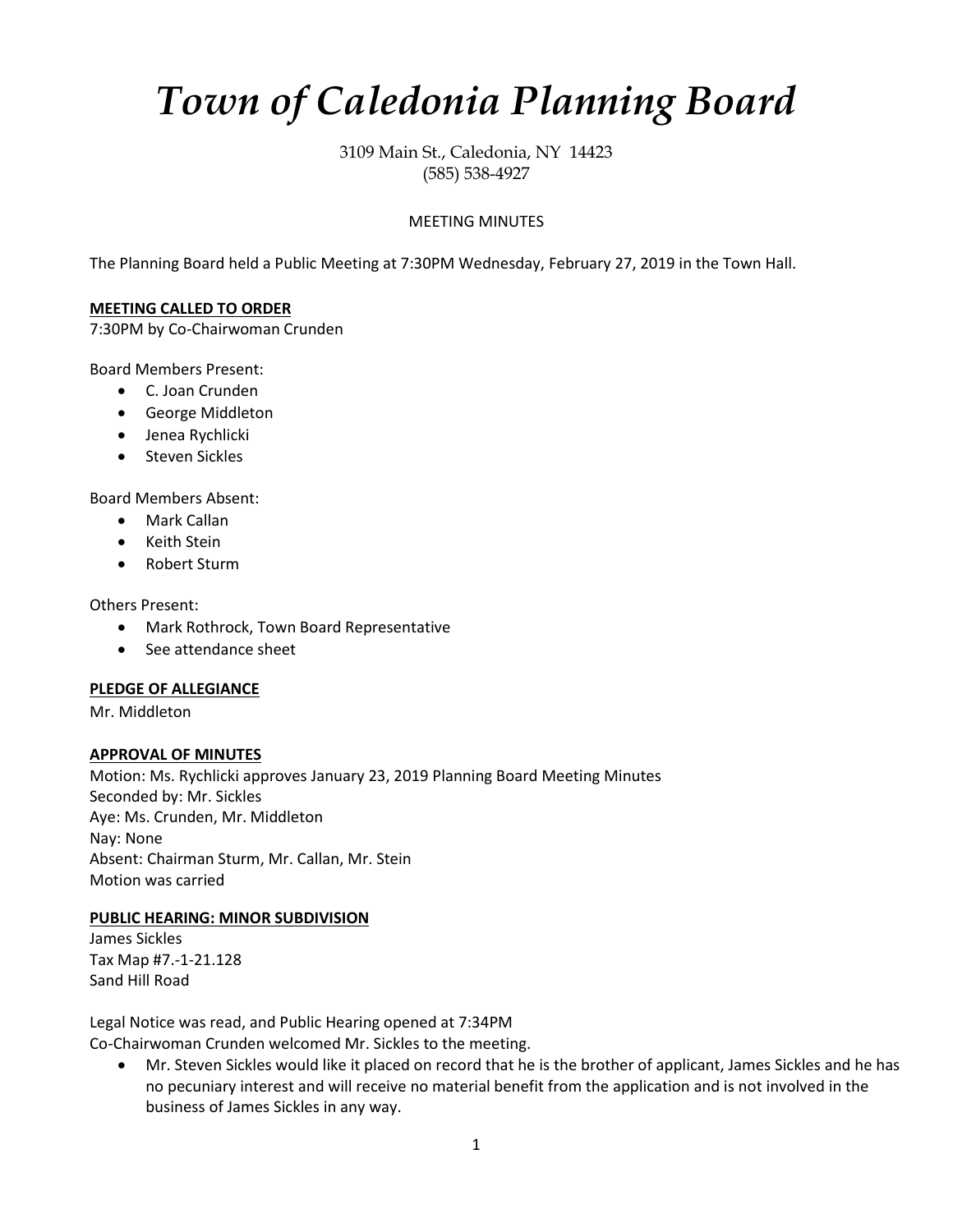- No comments from the public
- Mr. Sickles reviewed the minor subdivision maps

Motion: Mr. Middleton motions to close the Public Hearing at 7:42PM Seconded by: Mr. Sickles Aye: Ms. Crunden, Ms. Rychlicki Nay: None Absent: Chairman Sturm, Mr. Callan, Mr. Stein Motion was carried

Motion: Ms. Rychlicki motions to approve minor subdivision Seconded by: Mr. Middleton Aye: Ms. Crunden, Mr. Sickles Nay: None Absent: Chairman Sturm, Mr. Callan, Mr. Stein Motion was carried

Maps were signed and Mr. Sickles will file them at the County.

#### **INFORMATIONAL: HORSESHOE SOLAR**

Marguerite Wells – Invenergy (607-342-6805)

Co-Chairwoman Crunden welcomed Ms. Wells to the meeting.

- Ms. Wells gave a brief overview of the 180 MW Horseshoe Solar Project.
- All residents within a 2-mile radius will receive a postcard via mail notifying them of the project and any open houses
- The same notification will also be placed in newspapers, and posters will be placed around the towns impacted
- The project has now expanded into Rush as panels will be moved farther back off the road increasing setbacks.
- Scoping statement will be filed within the next two weeks. Notices will be in the newspaper and filed at the town and library
- Funds will now be split with Rush
- PILOT's will be separate
- Typical longevity is a 37-year life cycle, which is in contract
- .5% efficacy is lost each year
- At 25-35 years the project will be reevaluated and could possibly be decommissioned or if costs are appropriate and the needs shows, project could be brought up to date
- Any questions or concerns can be brought to Ms. Wells by calling (607)-330-0399

#### **TOWN BOARD UPDATE**

None

#### **LIVINGSTON COUNTY PLANNING BOARD UPDATE**

None

## **ADJOURNMENT**

Motion: Ms. Rychlicki motions to adjourn at 8:40PM Seconded by: Mr. Sickles Aye: Ms. Crunden, Mr. Middleton Nay: None